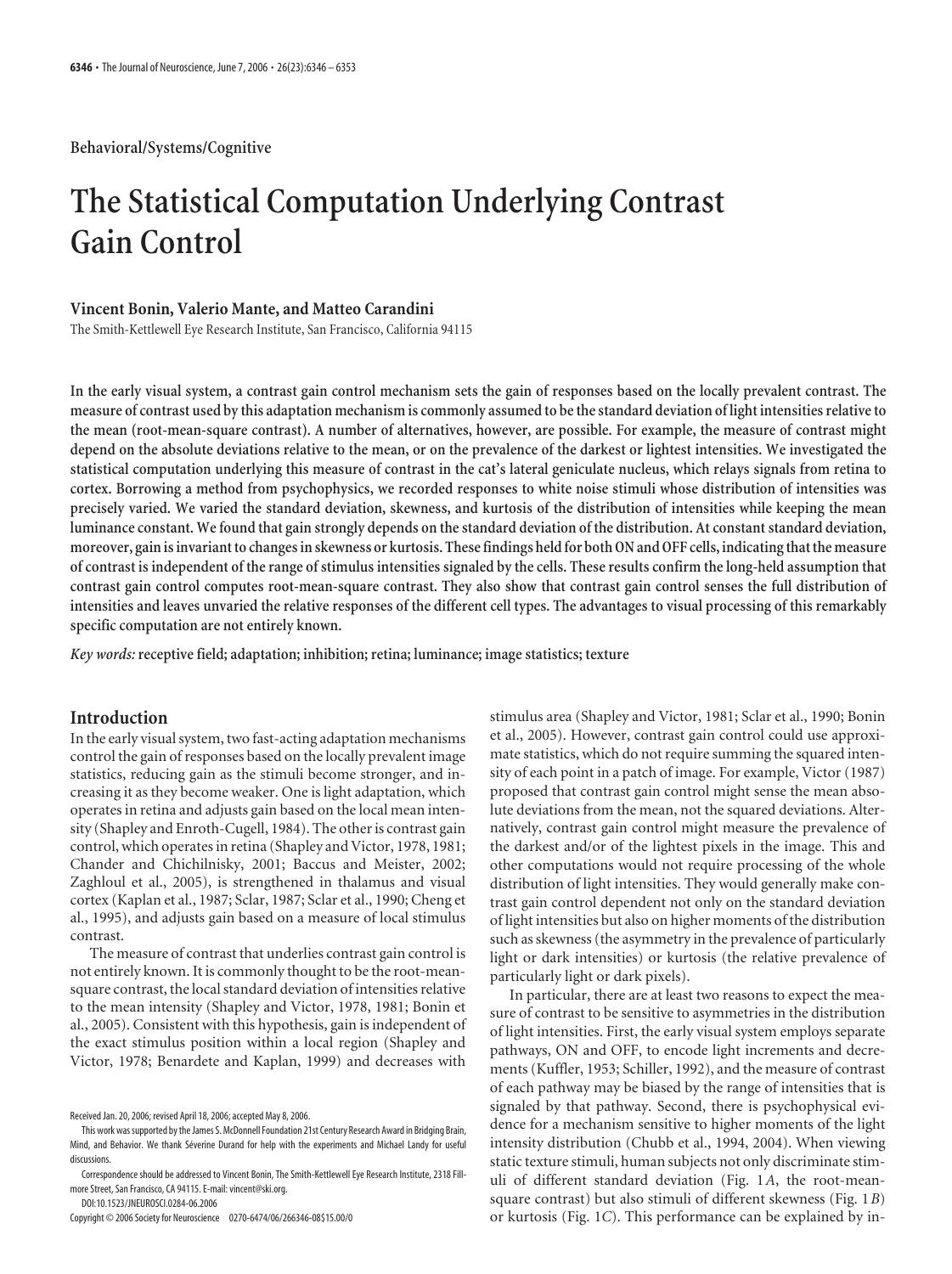

Figure 1. White noise textures differing in standard deviation, skewness, and kurtosis. Each rectangle contains two squares, one for each value of the statistic being considered. The histograms on the top and bottom indicate the associated distribution of light intensities, i.e., the probability of having a pixel of a certain intensity as a function of intensity. *A*, Textures differing in standard deviation (root-mean-square contrast) and kurtosis. *B*, Textures differing only in skewness. C, Textures differing only in kurtosis. The methods to synthesize these textures were introduced by Chubb et al. (1994).

voking three perceptual mechanisms: one sensitive to mean intensity (e.g., light adaptation), one sensitive to standard deviation (e.g., contrast gain control), and one sensitive to higher moments of the light intensity distribution. A physiological correlate for the latter mechanism has not yet been identified. A simple explanation would be contrast gain control: for instance, if the measure of contrast were sensitive to skewness, the responses of the early visual system to textures of different skewness would be different, and the textures would be easy to discriminate.

Does contrast gain control measure root-mean-square contrast? Is it sensitive to higher moments of the light intensity distribution? We addressed these questions in the cat's lateral geniculate nucleus (LGN), which relays signals from retina to cortex. Borrowing the ingenious methods of Chubb et al. (1994, 2004), we characterized the computation underlying contrast gain control using white noise stimuli whose statistics were precisely controlled. We separately varied the standard deviation, the skewness, and the kurtosis and measured their individual effects on response gain.

## **Materials and Methods**

We characterized the responses of 25 well isolated neurons recorded in lateral geniculate nucleus of three anesthetized, paralyzed cats. These neurons were held long enough  $(>2$  h, commonly 4 h) to perform a series of more than six experiments.

Adult cats were anesthetized with ketamine (20 mg/kg) mixed with acepromazine (0.1 mg/kg) or xylazine (1 mg/kg). Anesthesia was maintained with a continuous intravenous infusion of pentothal (0.5– 4 mg  $\cdot$  kg  $^{-1} \cdot h^{-1}$ ). Animals were paralyzed with pancuronium bromide<br>(0.15 mg  $\cdot$  kg  $^{-1} \cdot h^{-1}$ ) and artificially respired with a mixture of O<sub>2</sub> and  $N$ <sub>2</sub>O (typically 1:2). EEG, electrocardiogram, and end-tidal CO<sub>2</sub> were continuously monitored. Extracellular signals were recorded with Quartz-coated platinum/tungsten microelectrodes (Thomas Recording, Giessen, Germany), sampled at 12 kHz, and stored for off-line spike discrimination. A craniotomy was performed above the right LGN

(Horsley–Clarke, coordinates  $\sim$ 9 mm lateral and  $\sim$ 6 mm anterior). Electrodes were lowered vertically until visual responses were observed. The location of LGN was determined from the sequence of ocular dominance changes during penetration. Most cells (19 of 25) were located either in the first contralateral layer (presumably lamina A) or in the first ipsilateral layer (presumably lamina  $A_1$ ).

Visual stimuli were displayed using the Psychophysics Toolbox (Brainard, 1997; Pelli, 1997) and presented monocularly on a calibrated monitor with mean luminance of 32 cd/m<sup>2</sup> and refresh rate of 124 Hz.

We classified cells into X and Y types using responses to large moving gratings of different spatial frequencies. Experiments included 14 logarithmically spaced frequencies. Cells were classified as Y type if the mean firing rate measured at high spatial frequencies was significantly higher than that expected from linear spatial summation (inferred by fitting responses to a difference of Gaussians followed by a rectification). All units presented here were of X type, which is consistent with the known laminar distribution of LGN cells (Wilson et al., 1976).

Stimuli were grids of uniform squares whose light intensities were drawn at random. Stimuli had 5–10 elements in width, covered the receptive field center and surround, were presented at a rate of 124 Hz, and lasted 20 –30 s. Stimulus conditions were presented in randomized order and repeated 5–10 times. We varied the statistics of the stimulus across stimulus conditions.

We considered three statistics: standard deviation, skewness, and kurtosis. Let the random variable *xi* denote the light intensity of any square in a stimulus. Standard deviation  $\sigma$  is the square root of the second central moment or variance  $\sigma^2 = E(x_i - \bar{x})^2$ , where *E*() denotes the expected value operator, and  $\bar{x}$  is mean light intensity. Skewness is the third central moment:  $E(x_i - \bar{x})^3/\sigma^3$ , and kurtosis is the fourth central moment  $E(x_i - \bar{x})^4 / \sigma^4$ .

We used the method developed by Chubb et al. (1994) to synthesize the distribution from which the light intensities of the stimulus were drawn. Briefly, we devised a set of orthogonal basis functions to modulate the moments of the distribution. Let index  $v \in \{0, 1, \ldots, M-1\}$  denote one of the *M* different gray levels the stimuli can take. We computed the set of vectors  $f_i(v) = v^i$ , where  $i \in \{0, 1, ..., 4\}$ . We then orthogonalized  $f_i(v)$  using the Gram–Schmidt algorithm and normalized the result to an absolute maximum of 1/M. We used the resulting basis functions  $\lambda_i(\mathbf{v})$  to synthesize the distributions. Each function  $\lambda_i$  has distinct effects on the stimulus statistics. Translating the distribution along  $\lambda_2$  changes its standard deviation and therefore by definition its kurtosis. Translations along  $\lambda_3$  vary skewness but do not affect standard deviation or kurtosis. Translations along  $\lambda_4$  vary kurtosis but do not change standard deviation or skewness.

Each experiment had seven conditions. In the control condition, gray levels were drawn from the uniform distribution *U* (with probability 1*/M*). In the low and high standard deviation conditions intensities were drawn from  $U - \kappa \lambda_2$  and  $U + \kappa \lambda_2$ . In the low and high skewness conditions the stimuli followed  $U - \kappa \lambda_3$  and  $U + \kappa \lambda_3$ . In the low and high kurtosis conditions the stimuli followed  $U - \kappa \lambda_4$  and  $U + \kappa \lambda_4$ . We used  $\kappa$  = 0.9 to ensure that all gray levels have nonzero probabilities. We used  $M = 5$  gray levels to maximize the differences between the low and high conditions.

We modeled responses with a linear filter followed by a static nonlinearity (Chichilnisky, 2001). First, we estimated a separate filter for each stimulus by computing the average stimulus preceding a spike. We then estimated a separate nonlinearity for each stimulus by convolving the filter with the stimulus and scattering the resulting linear response against the measured response. We fixed the nonlinearity to the average measured response for a given linear response. At this stage, we had one linear filter and one nonlinear function for each stimulus. In a final step, we rescaled the linear filters obtained for the test condition so as to minimize the mean square error between the nonlinear functions obtained in the test conditions and that in the control condition.

We measured the amplitude of the linear filter for each stimulus. We considered the component of the filter that corresponds to the receptive field center and measured its amplitude. We defined amplitude as the standard deviation calculated across time. Other measures, such as peakto-peak amplitude, yielded similar results.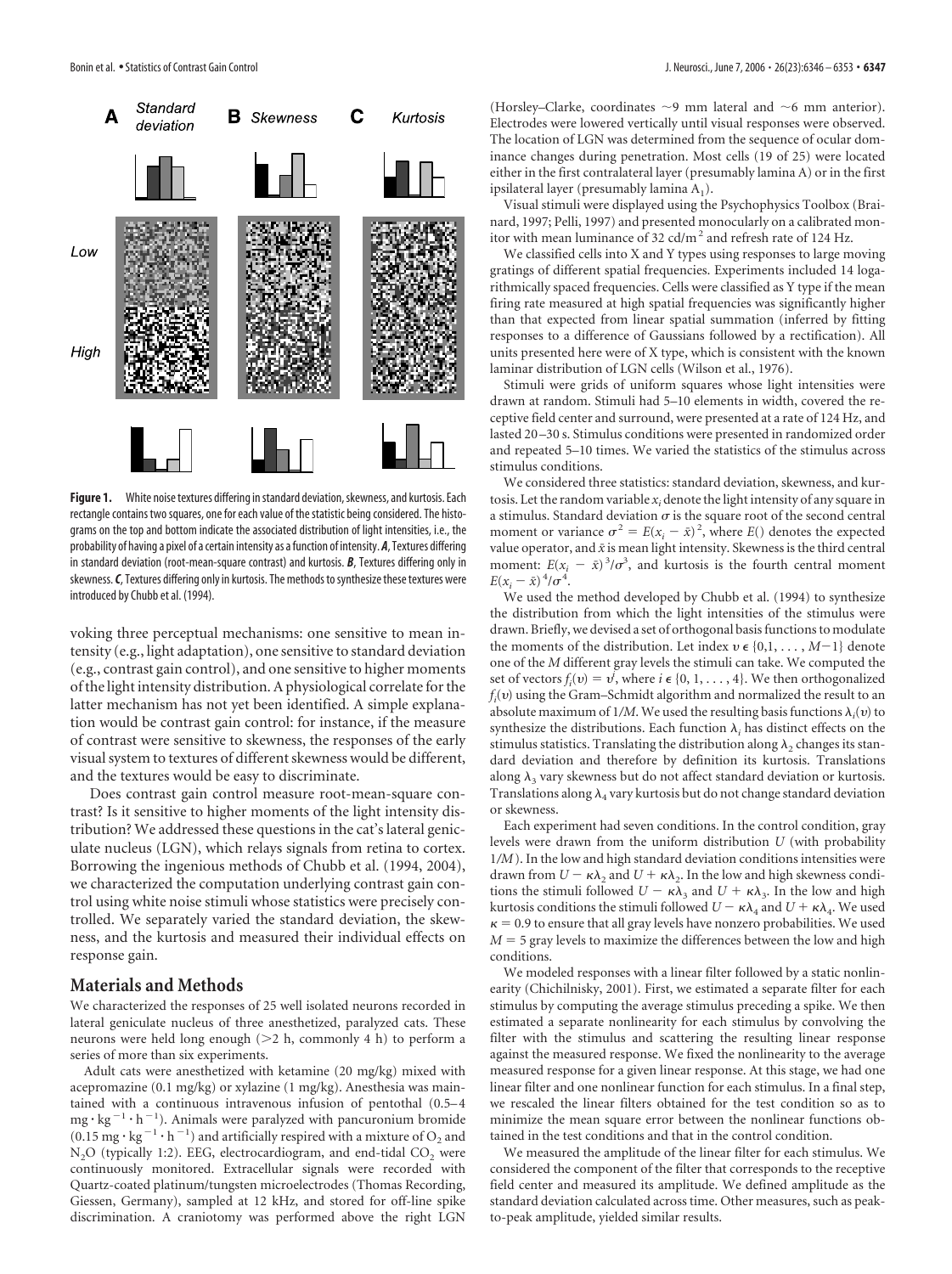

**Figure 2.** Measuring LGN responses to the white noise textures. This figure illustrates responses to the control texture, which has uniform distribution. *A*, Some frames of the texture stimulus.*B*,Distribution of light intensities.*C*, Responses of an example LGN neuron(cell 51.3.1) to the texture stimulus. The raster plot indicates spike response in individual trials. The histogram shows firing rate response averaged across trials.

To estimate the true gain of the neurons, we performed simulations. We simulated the response of a fixed linear filter followed by a static nonlinearity and a Poisson generator. We set for each cell the linear filter and nonlinearity to the average calculated across stimuli. We ran our analysis on the simulated responses. Because the filter in the model is fixed, changes in amplitudes can be ascribed to biases in the estimation procedure. To estimate true gain, we normalized the changes in amplitudes observed in the neurons by data observed in the simulations.

## **Results**

We estimated the gain of 25 LGN neurons in three anesthetized, paralyzed cats using white noise stimuli (Fig. 2). The stimuli consisted of grids of uniform squares whose light intensities were drawn at random (Fig. 2*A*) from a chosen distribution (Fig. 2*B*). The stimuli covered both the receptive field center and surround and elicited strong and reliable responses (Fig. 2*C*).

We summarized the observed responses with a classical model: a linear filter followed by a static nonlinearity (Fig. 3). The linear filter specifies the weights that the neuron applies when summing light intensities (Fig. 3*A*). The static nonlinearity converts the output of the linear filter into positive firing rates (Fig. 3*B*). We estimated the linear filter by computing the average stimulus that preceded a spike (Hunter and Korenberg, 1986; Sakai, 1992). We estimated the static nonlinearity by convolving the stimulus with the estimated filter and comparing the output of the filter with the observed firing rate (Chichilnisky, 2001) (Fig. 3*B*). As expected from previous studies (Dan et al., 1996; Chander and Chichilnisky, 2001; Baccus and Meister, 2002; Mante et al., 2005; Zaghloul et al., 2005), at a given mean luminance and contrast, this simple model, a linear filter feeding into a static nonlinearity, captures the main features of the firing rate responses (Fig. 3*D*).

To compare linear filters across conditions, we considered the amplitude of the filter in the center of the receptive field. The filter consists of a collection of temporal weighting functions, one



Figure 3. A simple linear filter followed by a static nonlinearity describes the operation and the responses of the neuron. For the same neuron as in Figure 2, we here illustrate responses to the control texture, which has uniform distribution. *A*, Estimated linear filter. The dashed contour indicates the location at which the filter has maximal amplitude. *B*, Estimated static nonlinearity; measured mean firing rate for a given filter output. Error bars (barely visible) indicate  $\pm$  1 SE. *C*, Time course of filter component with maximal amplitude. Error bars (barely visible) indicate  $\pm$  1 standard deviation calculated across trials.  $D$ , Shaded areas indicates measured firing response. The solid lines indicates model predictions.

for each square in the stimulus. We selected the square placed on the receptive field center, which elicited the strongest response (Fig. 3*A*, dashed contours) and considered the amplitude of the associated weighting function (Fig. 3*C*). We asked how this amplitude is affected by the statistics of the stimulus.

We studied the effect of three statistics: standard deviation, skewness, and kurtosis. Each experiment included a control stimulus, in which intensities were drawn from a uniform distribution (Fig. 2*B*), and a set of test conditions, in which we precisely varied the standard deviation, skewness, and kurtosis of the distribution (Chubb et al., 1994) (Fig. 4*A*). We measured the effects of these variations by estimating a temporal weighting function for each condition (Fig. 4*B*).

We first describe the effects of these manipulations in stimulus statistics on the amplitude of the temporal weighting function and then, after correcting for biases introduced by our estimation method, interpret these effects in terms of neuronal gain.

#### **Effects of standard deviation**

Neural gain is well known to depend on stimulus standard deviation (Shapley and Victor, 1978, 1981; Victor, 1987; Baccus and Meister, 2002). To quantify this effect, we varied the standard deviation of our stimuli. In the control condition, the standard deviation of the stimulus was 23  $\text{cd/m}^2$ , amounting to approximately one-third of the dynamic range of the display  $(64 \text{ cd/m}^2,$ with a mean luminance of 32 cd/m<sup>2</sup>). In the test conditions, we held the mean constant and reduced standard deviation to 13.7 cd/m<sup>2</sup> (Fig. 4*Ai*) or increased it to 28.9 cd/m<sup>2</sup> (Fig. 4*Aii*).

As expected, varying standard deviation strongly affected the amplitude of the estimated weighting function. To assess the effects of standard deviation across neurons, we expressed the am-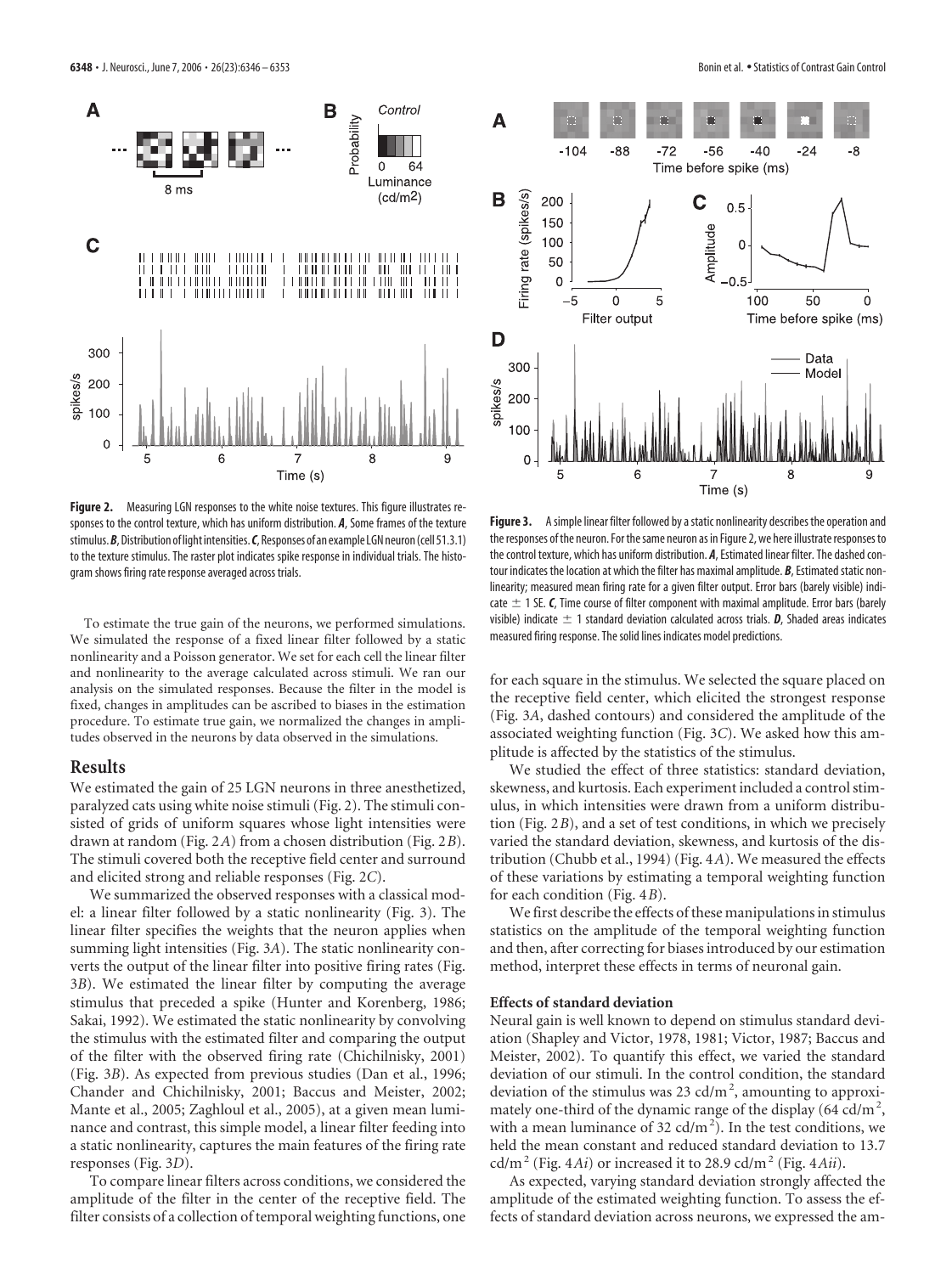

**Figure 4.** Distribution of light intensities in the test conditions, and results for the example neuron. *A*, Distribution of light intensities in the six test conditions: low and high standard deviation(*i*, *ii*), low and highskewness(*iii*, *iv*), and low and high kurtosis(*v*,*vi*).*B*, Resultsforthe example neuron from Figures 2 and 3. The solid curves show the temporal weighting functions measured for each of the test conditions. The dashed curve indicates the time course measured in the control condition (Fig. 3*C*).

plitudes of the weighting functions in the test conditions as multiples of the amplitude in the control condition. In the example neuron, dividing the standard deviation by 1.6 (to 14  $\text{cd/m}^2$ ) multiplied the amplitude by a factor of 1.44  $\pm$  0.04 (mean  $\pm$ standard deviation) (Fig. 4*Bi*). Conversely, multiplying standard deviation by 1.3 (to 29 cd/m<sup>2</sup>) divided amplitude by 1.43  $\pm$  0.05 (Fig. 4*Bii*).

We obtained comparable results in the population (Fig. 5*Ai,ii*). On average, multiplying standard deviation by 1.3 divided amplitude by 1.29  $\pm$  0.02 (median, bootstrap estimates,  $n = 25$ ) (Fig. 5*Aii*) and dividing standard deviation by 1.6 multiplied amplitude by  $1.40 \pm 0.03$  (Fig. 5*Ai*).

## **Effects of skewness**

Neural gain might also depend on the balance between the amounts of whiteness and blackness in the stimulus. This balance is unaffected by changes in standard deviation, which vary the prevalence of white and black pixels in equal amounts. To test this possibility, we varied the asymmetry in the intensity distribution,



**Figure 5.** Changes in response amplitude for the population of neurons ( $n = 25$ ) and for simulated neurons in which gain is constant. *A*, Amplitude of responses in the six test conditions, relative to amplitude in the control condition. Open and closed histograms show gain of ON and OFF cells. Stars denote medians across cells. Amplitude is defined as the standard deviation of the temporal weighting function as estimated by spike-triggered averaging. *B*, Shaded areas show distribution of amplitude changes predicted by a linear–nonlinear Poisson model with fixed temporal weighting function. The dashed histograms are replotted from *A*.

or skewness, and measured the associated weighting functions. We did this without changing the stimulus mean and standard deviation. The control stimulus followed a uniform distribution of light intensities and was therefore not skewed (skewness, 0). In the test conditions, we skewed the stimulus toward either darker intensities (skewness, -0.4) (Fig. 4Aiii) or lighter intensities (skewness, 0.4) (Fig. 4*Aiv*).

Varying stimulus skewness has weak but significant effects on the estimated weighting function. For the example neuron, the weighting functions obtained when varying skewness resemble the one obtained in the control condition, but there are significant differences (Fig. 4*Biii,iv*, solid vs dashed curves). The weighting function was reduced by the skew toward dark intensities (Fig. 4*Biii*) but was unaffected by the skew toward lighter intensities (Fig. 4*Biv*).

Such weak effects were observed in most cells and depended on the relation between the stimulus and the polarity of the receptive field of the neuron (Fig. 5*Aiii,iv*). Skewing the stimulus toward the darker intensities typically reduced the amplitude of the weighting functions in ON cells by a factor of  $0.94 \pm 0.04$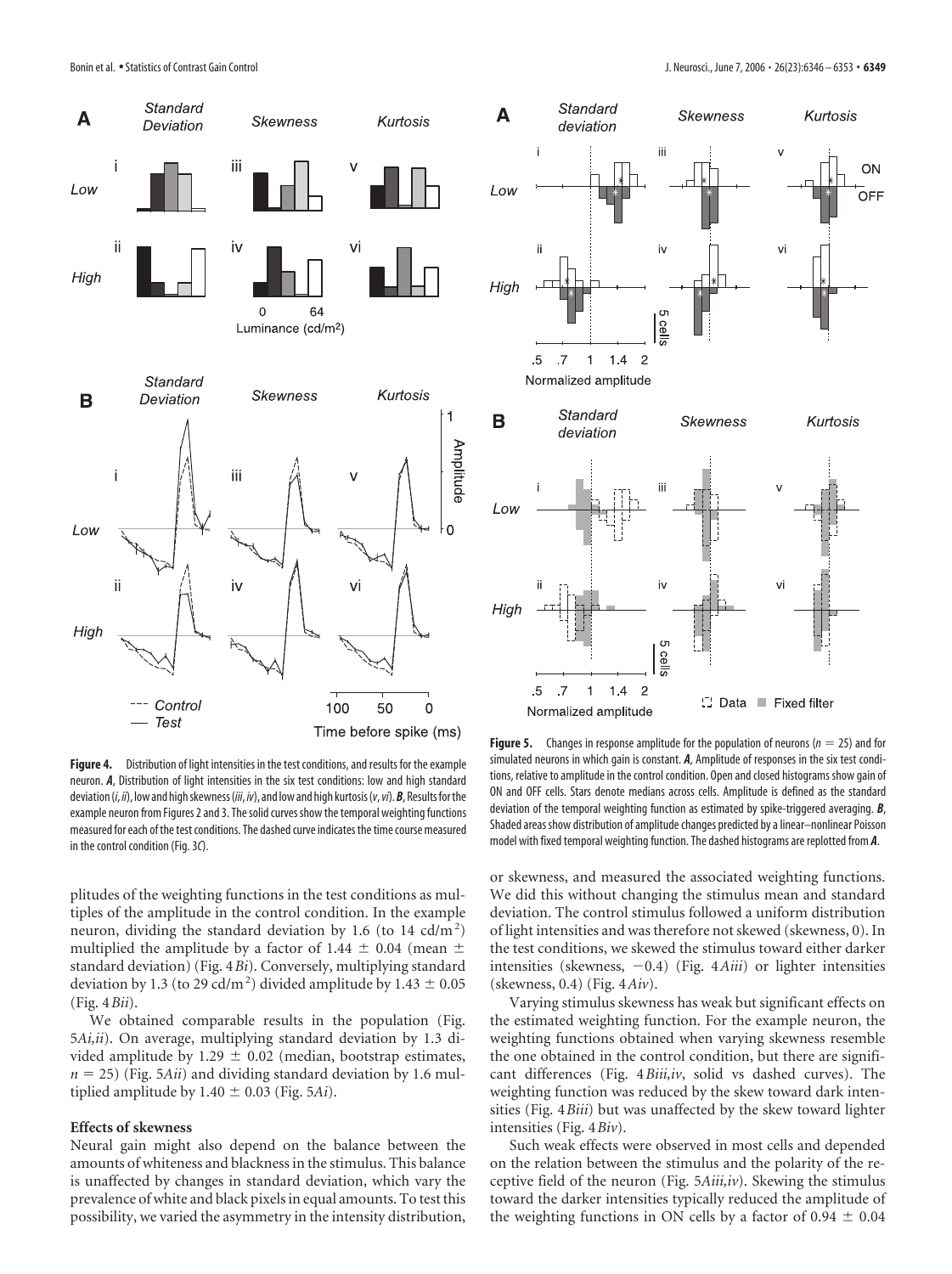(median  $\pm$  standard deviation, bootstrap,  $n = 13$ ) but did not affect  $(1.00 \pm 0.02, n = 12)$  that of OFF cells (Fig. 5*Aiii*). Skewing the stimulus toward the lighter intensities increased the amplitude of the weighting function of ON cells by 1.06  $\pm$  0.03 and decreased that of OFF cells by  $0.88 \pm 0.02$  (Fig. 5*Aiv*).

### **Effects of kurtosis**

Neural gain might also depend on the prevalence of the extreme intensity values in the image. Varying standard deviation or skewness does not isolate the effect of these extreme values: standard deviation determines both the extreme intensities and the intensities that are closer to the mean, and skewness determines the imbalance between dark and light intensities. To test the effect of intensities far away from the mean, we varied stimulus kurtosis without changing stimulus mean, standard deviation, and skewness. In the control condition, the stimulus had a kurtosis of 1.7 (for comparison, a Gaussian distribution has a kurtosis of 3). In the test conditions, we reduced stimulus kurtosis to 1.5 (Fig. 4*Av*) or increased it to 1.9 (Fig. 4*Avi*).

Varying kurtosis had weak effects on the estimated weighting functions. In the example neuron, for instance, decreasing kurtosis had little effect on the weighting function (Fig. 4*Bv*), whereas increasing kurtosis slightly reduced its amplitude (Fig. 4*Bvi*).

Similar results were obtained in the population (Fig. 5*Av,vi*). Across cells, decreasing kurtosis had no significant effect on the weighting functions (median normalized amplitude of 0.99  $\pm$ 0.02 and  $1.02 \pm 0.03$  for ON and OFF cells) (Fig. 5Av). Increasing kurtosis, however, did somewhat reduce the amplitude of the weighting function (median normalized amplitudes of 0.93  $\pm$ 0.02 for both ON and OFF cells) (Fig. 5*Avi*).

#### **Estimating true gain**

We have seen strong effects of standard deviation and weak effects of skewness and kurtosis on the amplitude of the estimated temporal weighting function. Are some of these effects attributable to biases in our estimation method or do they reflect true changes in neuronal gain?

Spike-triggered averaging yields the true temporal weighting function of a neuron only under specific assumptions (Chichilnisky, 2001; Paninski, 2003). First, the responses of the neuron have to be well described by a linear receptive field followed by a static nonlinearity. Second, the white noise stimuli have to be drawn from a Gaussian distribution. When the light intensities of the stimulus are drawn from other distributions, instead, the method can show significant biases (Victor and Knight, 1979; Simoncelli et al., 2004).

To assess the biases in our estimation procedure, we simulated the spike responses of neurons with fixed gain and ran our analysis on these responses (Fig. 5*B*, shaded histograms). The model consisted of a fixed linear filter followed by a static nonlinearity and a Poisson generator. For each cell, we set the linear filter and the nonlinearity to the average filter and nonlinearity calculated across stimuli for that cell. We then calculated the responses of the model cells to our stimuli and estimated a temporal weighting function for each stimulus condition. Because the filter in the model is fixed, systematic changes in the temporal weighting functions measure the biases in the estimation procedure.

This analysis of the bias suggests that the large changes in amplitude observed when varying standard deviation reflect true gain changes, whereas the small changes observed when varying skewness and kurtosis do not reflect true gain changes (Fig. 5*B*, dashed vs shaded histograms). Both reducing and increasing



**Figure 6.** Changes in neuronal gain for the population of neurons ( $n = 25$ ), the same as in Figure 5 except that open and closed histograms show for ON and OFF cells the ratios of observed amplitude changes over those predicted by the linear nonlinear Poisson model.

standard deviation reduced the amplitudes of the estimated weighting functions of the model neurons by 0.91  $\pm$  0.01 and  $0.93 \pm 0.01$  (median,  $n = 25$ ) (Fig. 5*Bi,ii*, shaded histograms). These effects, however, were small compared with the changes in estimated gain seen in the real neurons (Fig. 5*Bi,ii*, dashed histograms). The effects of standard deviation, therefore, are far from being fully explained by biases in the estimation procedure. In contrast, the biases seen when varying skewness and kurtosis resemble the changes in amplitude observed in real neurons, suggesting that the latter do not reflect true changes in gain (Fig. 5*Biii–vi*). Just as in the real neurons, changing skewness or kurtosis with the model cells had small but significant effects on the amplitude of the estimated weighting functions, often with opposite effects in simulated ON cells and OFF cells. The distributions of amplitude for the data and for the simulations are very similar (Fig. 5*Biii–vi*), suggesting that the effects of skewness and kurtosis seen in the real data are entirely explained by biases in the estimation procedure.

To compensate for the biases in the estimation procedure and thereby estimate the true gain of the neurons, we normalized the changes in amplitude observed in the neural responses by the changes observed in the simulations with model neurons that have fixed gain (Fig. 6).

Changes in standard deviation elicited strong changes in gain (Fig. 6*i,ii*). Consistent with an almost perfect mechanism of gain control, the changes in gain almost entirely counteracted the changes in standard deviation: dividing standard deviation by 1.6 (Fig.  $6i$ ) multiplied gain by 1.54  $\pm$  0.04, and multiplying standard deviation by 1.3 divided amplitude by 1.20  $\pm$  0.05 (Fig. 6*ii*). As expected from studies in retina (Chander and Chichilnisky, 2001; Zaghloul et al., 2005) and in LGN (Bonin et al., 2005), these changes in gain were more pronounced in ON cells than in OFF cells. Increasing standard deviation by a factor of 2.1 (from the low to the high standard deviation condition) decreased the gain of ON cells by a factor 2.13  $\pm$  0.13 (median,  $n = 12$ ) (Fig. 6, open histograms) and that of OFF cells by  $1.63 \pm 0.07$  ( $n = 13$ ) (Fig. 6, closed histograms).

Neuronal gain, in contrast, was unaffected by changes in skewness (Fig. 6*iii,iv*) or in kurtosis (Fig. 6*v,vi*). For both ON and OFF cells, the estimates of gain do not differ significantly from 1 (medians, two-sided sign tests,  $p > 0.05$ ). Thus, the changes in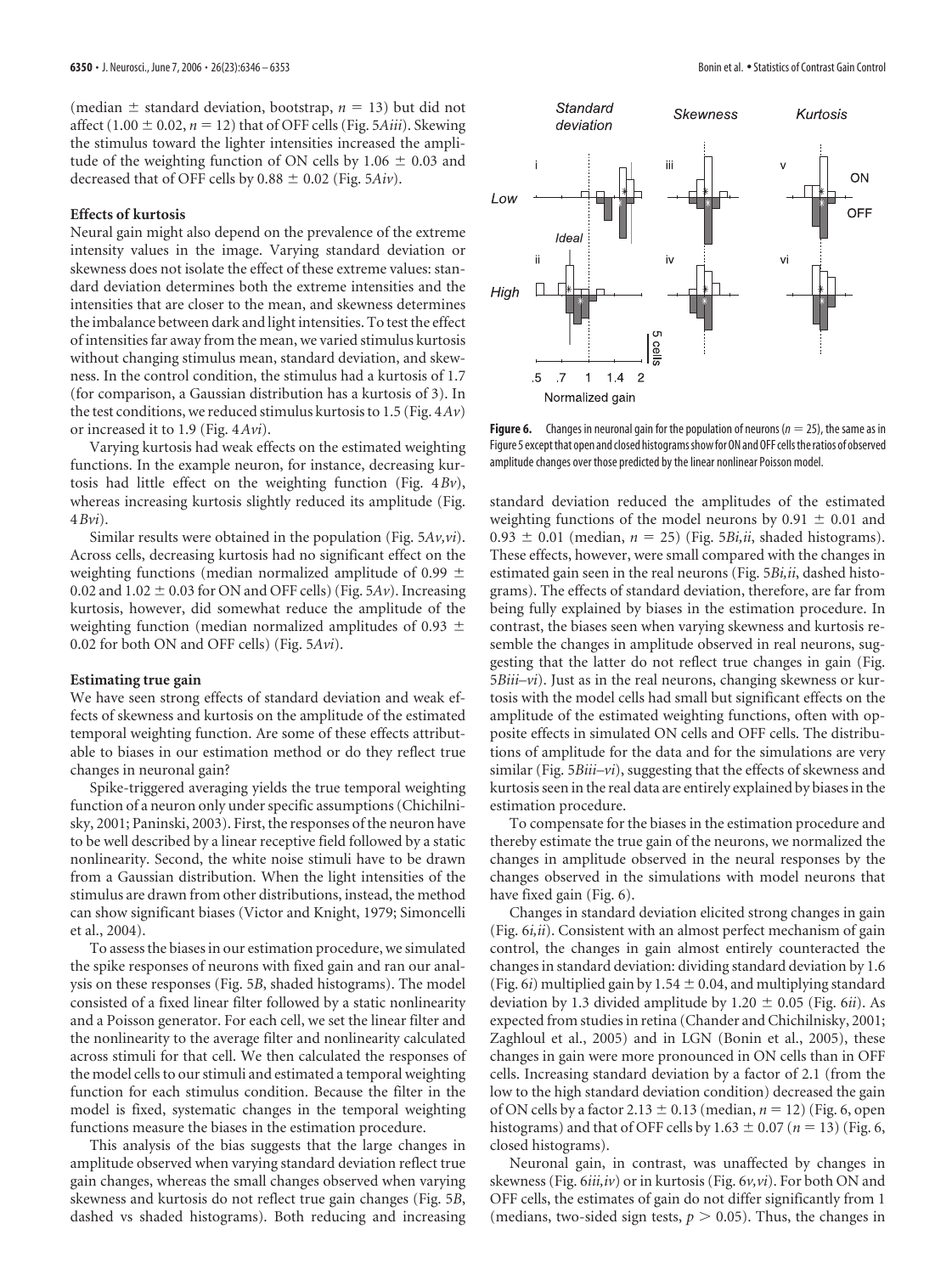|              | Standard<br><b>Deviation</b><br>(cd/m <sup>2</sup> ) | <b>Skewness</b><br>(unitless) | Kurtosis<br>(unitless) | Absolute deviation<br>(cd/m <sup>2</sup> ) | Firing rate (spikes/s) |           | Gain(%)     |             | Explained variance (%) |            |
|--------------|------------------------------------------------------|-------------------------------|------------------------|--------------------------------------------|------------------------|-----------|-------------|-------------|------------------------|------------|
|              |                                                      |                               |                        |                                            | ON cells               | OFF cells | ON cells    | OFF cells   | ON cells               | OFF cells  |
|              |                                                      |                               |                        |                                            | mean (SE)              | mean (SE) | median (SD) | median (SD) | mean (SE)              | mean (SE)  |
| Control      | 22.6                                                 | 0.0                           | 1.7                    | 19.2                                       | 19.2(4.2)              | 19.9(3.1) | 100(2.8)    | 100(2.0)    | 76.8                   | 78.3       |
| <b>Tests</b> | 13.7                                                 | 0.0                           | 2.2                    | 10.6                                       | 17.8(4.5)              | 16.4(2.8) | 162(6)      | 147(7)      | 79.1 (3.2)             | 79.5(2.6)  |
|              | 28.9                                                 | 0.0                           | 1.2                    | 27.8                                       | 19.2(4.2)              | 21.1(3.2) | 77(3)       | 88 (3)      | 74.4 (2.7)             | 75.6(2.2)  |
|              | 22.8                                                 | $-0.4$                        | 1.7                    | 19.3                                       | 18.4(4.3)              | 19.6(3.1) | 101(2)      | 105(2)      | 76.2(3.0)              | 78.0 (2.4) |
|              | 22.6                                                 | 0.4                           | 1.7                    | 19.2                                       | 19.4(4.1)              | 19.3(3.1) | 101(3)      | 99(2)       | 78.0 (2.8)             | 76.6(2.4)  |
|              | 22.8                                                 | 0.0                           | 1.5                    | 21.1                                       | 19.0(4.2)              | 19.8(3.2) | 102(3)      | 102(2)      | 76.9(2.6)              | 77.6(2.3)  |
|              | 22.6                                                 | 0.0                           | 1.9                    | 17.3                                       | 18.9(4.2)              | 19.5(3.1) | 101(3)      | 102(3)      | 74.7 (3.5)             | 75.1(2.4)  |

**Table 1. Summary of stimulus statistics and results**

amplitudes observed when varying skewness and kurtosis (Fig. 5*Aiii–vi*) entirely reflect biases in the estimation procedure (Fig. 5*Biii–vi*). These results are summarized in Table 1.

#### **Model performance**

The comparisons that we have made between the linear filters, and thus the gains, measured with the different stimulus statistics are meaningful only if the static nonlinearity at the output of the model remains constant across these manipulations (Fig. 7) (Chichilnisky, 2001; Baccus and Meister, 2002; Zaghloul et al., 2005). In our analysis, we imposed that the nonlinearity be exactly the same across conditions. Doing so is appropriate because, as illustrated for the example cell, the nonlinearities obtained in the test conditions (Fig. 7*A*, symbols) are indistinguishable from the one measured in the control condition (Fig. 7*A*, gray curves).

Similarly, the comparisons that we have made across stimulus conditions would be inappropriate if the simple model used to describe the responses (the linear filter followed by the static nonlinearity) were to work better for some stimulus conditions than for others. Indeed, the model is not perfect: it captures the main features of the responses but also exhibits deviations, often failing to capture the precise size of the firing events (Fig. 3*D*).

We addressed this concern in three ways. First, when estimating the static nonlinearity we plotted actual response as a function of predicted response in the various stimulus conditions (Figs. 3*B*, 7). The size of the error bars is constant across conditions (the error bars are in most cases invisible), suggesting that fit quality does not depend on the statistics of the stimulus. Second, we measured the percentage of stimulus-driven variance in the data that is explained by the model (Sahani and Linden, 2003; Machens et al., 2004). We found that this measure barely depends on the statistics of the stimulus (Table 1). Percentage of variance depended weakly on stimulus standard deviation, ranging from 79.3  $\pm$  2.0% (mean  $\pm$  SE,  $n = 25$ ) at low standard deviation to 77.6  $\pm$  1.7% and 75.4  $\pm$  1.8% as standard deviation is increased. In the remaining conditions, explained variance also shows weak dependencies, with values ranging from 74.5  $\pm$  2.0% to 77.3  $\pm$ 1.7%. Third, we computed the distribution of deviations from the model predictions and found it to be nearly independent of the statistics of the stimulus. We estimated the distribution of deviations for the test conditions and for the control condition and used quantile analysis to compare them (Fig. 7*B*). In all graphs, the quantiles of deviations in the test conditions resemble the quantiles in the control (the data points fall near the diagonal line). This identity indicates that model deviations for the test conditions and for control have nearly identical distributions.

#### **Discussion**

We have used white noise stimuli and a simple model of responses to measure the gain of neurons in lateral geniculate nucleus. Our analysis revealed that gain is set by the standard deviation of light intensities and is independent of higher moments such as skewness and kurtosis.

Previous studies used stimuli whose statistics cannot be varied independently. These stimuli include sine waves (Shapley and Victor, 1978, 1981; Victor, 1987; Benardete et al., 1992; Bonin et



Figure 7. Model performance. A, The nonlinearity is approximately constant across stimulus conditions. Results for the example neuron of Figures 2, 3, and 4. Data points indicate the nonlinearities measured in the test conditions. The gray curve indicates the nonlinearity measured in the control condition (Fig. 3*B*). *B*, The quality of model predictions is similar across conditions. Results for the population of neurons ( $n = 25$ ) are shown. Data points indicate quantiles of deviations in test conditions as a function of quantiles observed in the control condition. The dashed lines indicate unity relationship.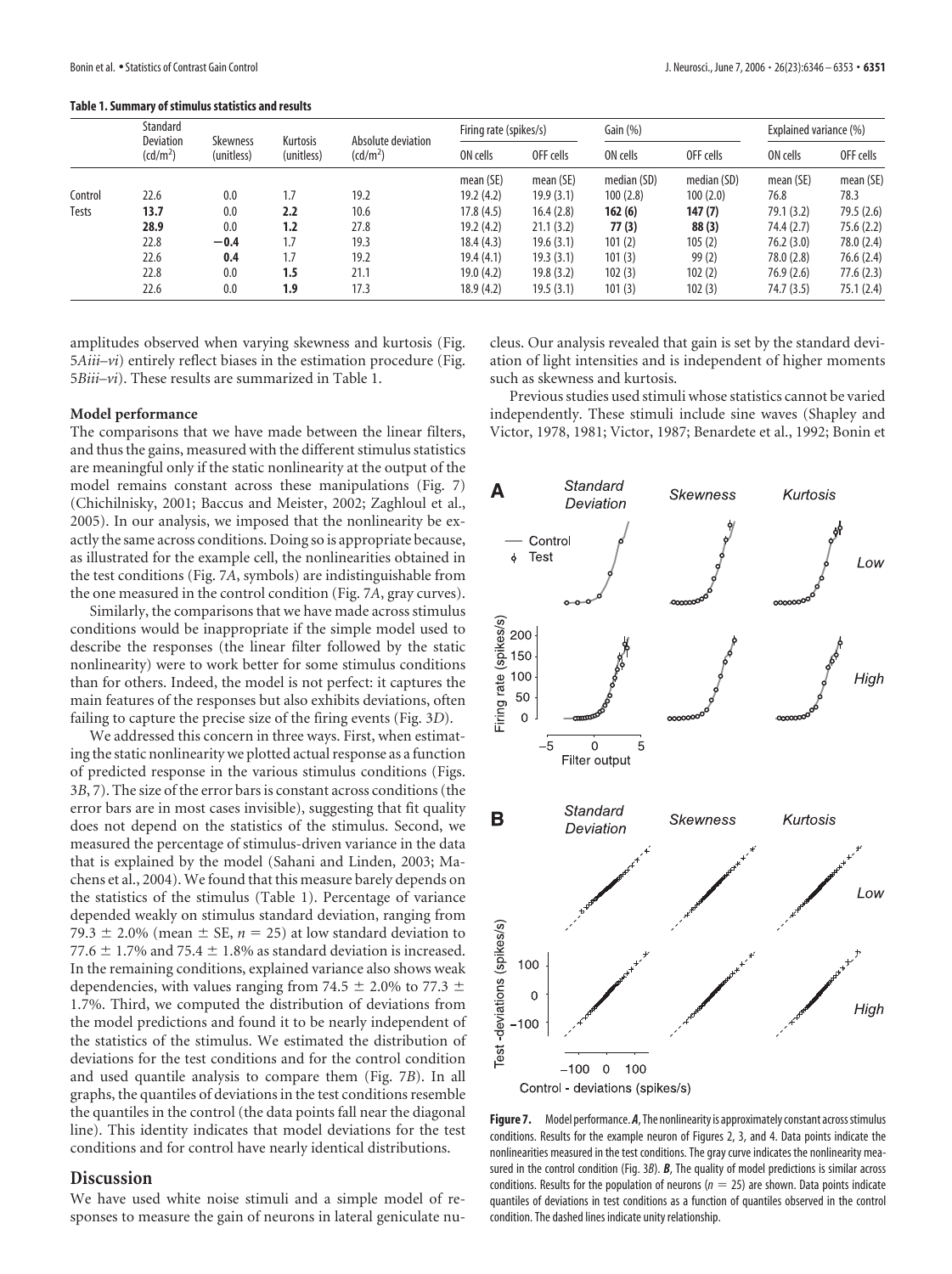al., 2005; Zaghloul et al., 2005) and Gaussian noise (Chander and Chichilnisky, 2001; Kim and Rieke, 2001; Baccus and Meister, 2002; Zaghloul et al., 2005). The stimuli have an intensity distribution of fixed shape, so that varying their amplitude varies the standard deviation, but does not vary higher moments. Studies using more complex stimuli (Victor, 1987) did not explicitly test the role of the various intensity statistics in setting gain.

Our results directly confirm the long-standing hypothesis that the statistic driving contrast gain control is root-mean-square contrast (Shapley and Victor, 1978, 1981; Benardete et al., 1992; Benardete and Kaplan, 1999; Baccus and Meister, 2002; Bonin et al., 2005; Zaghloul et al., 2005). In particular, they argue against the proposal that contrast gain control might compute the absolute deviations of light intensities rather than the square deviations (Victor, 1987). Indeed, this measure of contrast is changed from the control value of 19.2 cd/m<sup>2</sup> to the values of 21.1 or 17.3  $cd/m<sup>2</sup>$  in the stimuli in which kurtosis is decreased or increased (Table 1). If contrast gain control measured absolute deviations, gain should have decreased when kurtosis was decreased and increased when kurtosis was increased. Similarly, the results argue against the possibility that contrast gain control might measure the prevalence of the darkest and/or of the lightest pixels in the image. This and other alternative computations would have predicted a dependence of gain not only on standard deviation but also on skewness or kurtosis.

Our results were similar for ON and OFF cells; we found no bias for the positive and negative deviations from the mean that are signaled by these cells. Rather than adapting to the limited range of intensities that it signals, each cell adapts to the full range of stimulus intensities. Therefore, the adaptive mechanism maintains without corruption the relative responses of the different cell types. This is surprising because each pathway only has access to a subset of the stimulus features and because there is limited cross talk between the two pathways (Schiller, 1992; but see Zaghloul et al., 2003). To compute root-mean-square contrast without bias, the mechanism of contrast gain control might need to integrate signals between the ON and OFF pathways.

The advantages to visual processing of this remarkably specific computation are not known. Contrast gain control is thought to help map the distribution of contrasts in natural scenes onto a limited range of firing rates (Laughlin, 1981; Tadmor and Tolhurst, 2000; Schwartz and Simoncelli, 2001). Consistent with this hypothesis, and in agreement with recent studies in retina (Chander and Chichilnisky, 2001; Zaghloul et al., 2005) and LGN (Bonin et al., 2005), we found the effects of contrast gain control to be more pronounced in ON than in OFF cells. This asymmetry might reflect ecological constraints because the distribution of contrasts in the visual world is asymmetric (Ruderman, 1994; Tadmor and Tolhurst, 2000; Frazor and Geisler, 2006). Still, it is not entirely clear why the visual system would require a precise computation of standard deviation.

Our results remove an important obstacle on the road to predicting LGN responses to arbitrary, complex stimuli, including stimuli that would be encountered in nature. Although models based on a fixed linear filter can predict the gist of LGN responses to some complex stimuli (Dan et al., 1996), a fixed linear filter is unlikely to perform well in predicting responses to natural images. Indeed, these images contain local variations in mean luminance and in contrast that must strongly engage the gain control mechanisms (Mante et al., 2005; Frazor and Geisler, 2006). We have recently characterized these gain control mechanisms, and we have shown that incorporating them into a model of LGN responses allows one to predict responses to a variety of stimuli,

such as gratings and sums of gratings (Bonin et al., 2005; Mante et al., 2005). These previous results clarify the spatial extent of contrast gain control (Bonin et al., 2005) and the effect of contrast gain control on response amplitude (Bonin et al., 2005) and time course (Mante et al., 2005). They also clarify the spatial filtering properties of contrast gain control, which differ strikingly from those of the receptive field (Bonin et al., 2005). The measure of contrast used to set gain is influenced by a broad range of spatial frequencies, including very low frequencies to which LGN neurons barely respond. To obtain a model that can be applied to arbitrary images, however, one needs to know how to compute the measure of contrast that drives the contrast gain control mechanism. The results obtained here indicate that this quantity is proportional to the local standard deviation of light intensities.

Our finding that the processing in LGN is invariant to stimulus skewness indicates that the psychophysical results of Chubb et al. (1994, 2004) are not attributable to contrast gain control in the early visual system. As mentioned in the Introduction, from discrimination tests such as the one illustrated in Figure 1, these authors found evidence for three perceptual mechanisms, one sensitive to the mean luminance, one sensitive to the standard deviation, and one sensitive to asymmetries in the distribution of light intensities (and in particular to the prevalence of the darkest intensities). Our results indicate that contrast gain control in the early visual system does not contribute to the third mechanism. A possibility is that a neural correlate for such a mechanism is not visible at the level of single cell responses. Another possibility is that it is only visible in higher visual areas.

A limitation of our work is that we have concentrated on contrast gain control, and therefore we have not considered the effects of varying mean luminance. The effects of light adaptation and contrast gain control, however, are functionally independent (Mante et al., 2005); thus, the two mechanisms can be safely studied separately. Our results, therefore, are likely to hold for a range of mean light levels.

Another limitation of our work is that we have not considered how the statistics of the stimulus influence the time course of the responses. Contrast gain control not only affects the gain of the responses but also their temporal dynamics (Shapley and Victor, 1978, 1981; Mante et al., 2005). We have looked for changes of integration time accompanying the changes in gain but found no significant effect. A possible explanation is that our estimates of integration time are too coarse to reveal these variations (Pillow and Simoncelli, 2003). Another possibility is that the changes in dynamics occur at lower contrasts than could be tested with our stimuli.

Moreover, we have not considered the dynamics of contrast gain control, i.e., how a change in contrast at a given time can influence gain at a later time. We cannot study these dynamics here because in our stimuli, contrast was fixed through time. In particular, we cannot distinguish fast components of contrast gain control (Victor, 1987; Baccus and Meister, 2002; Zaghloul et al., 2005) from slower components of contrast adaptation (Chander and Chichilnisky, 2001; Kim and Rieke, 2001; Baccus and Meister, 2002; Solomon et al., 2004).

Finally, our results leave open an important question: whether the gain of LGN neurons depends on the phase spectrum of the stimulus. Studies in retina (Smirnakis et al., 1997) and primary visual cortex (Mechler et al., 2002; Felsen et al., 2005) suggest the existence of nonlinear mechanisms sensitive to structure in the spatial phase spectrum, e.g., as associated with edges or more complex features. Our white noise stimuli are not ideal to test for such mechanisms because they have a flat amplitude spectrum